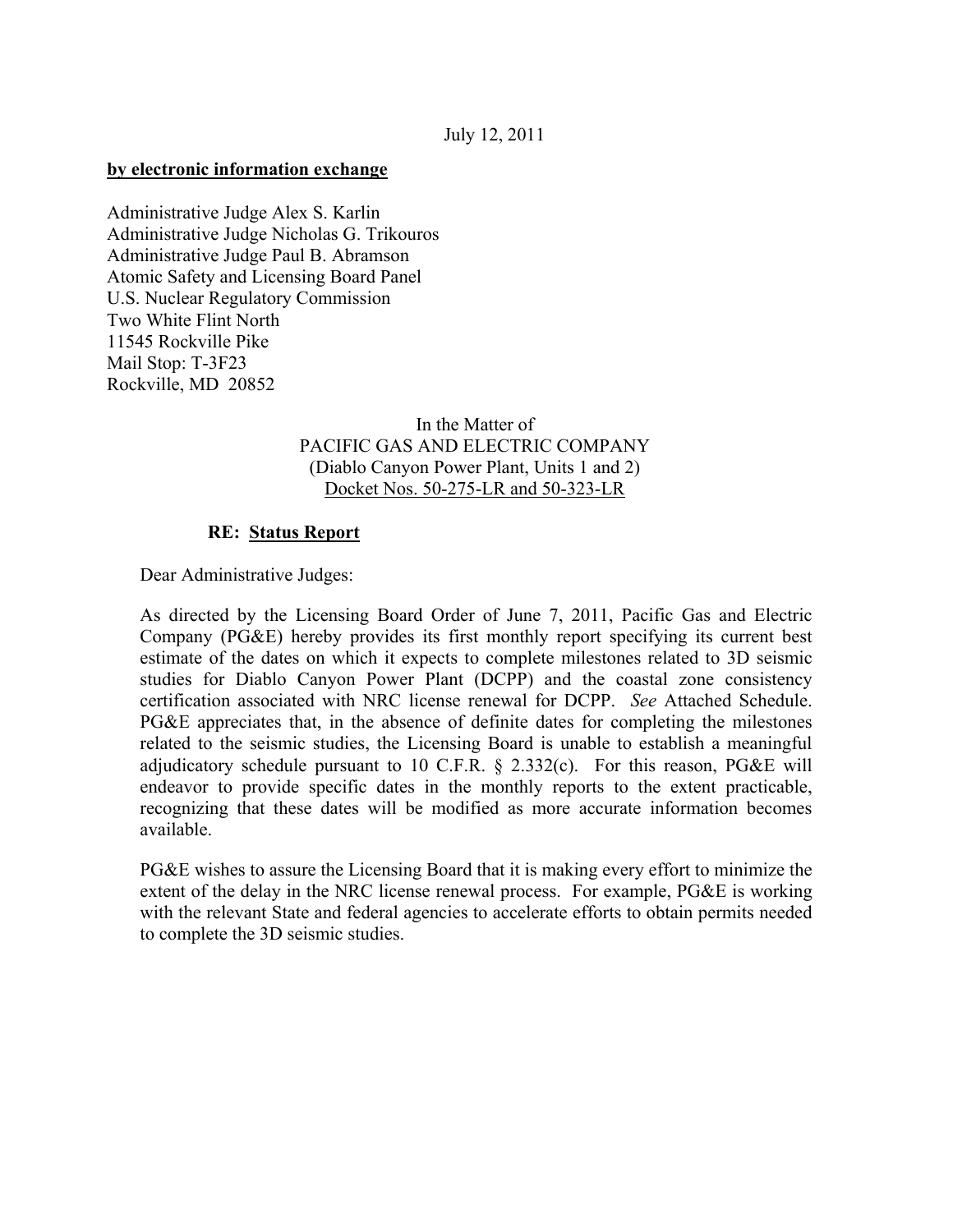While PG&E expects the seismic studies to be completed and a report issued no later than December 2015, any actual delay to this proceeding may be less than the 52 months referenced in the June 7, 2011 Order.

Executed in accord with 10 CFR 2.304(d),

/s/ signed electronically by

Jennifer K. Post Attorney Pacific Gas and Electric Company 77 Beale St., B30A San Francisco, CA 94105 (415) 973-9809 jklm@pge.com

/s/ signed electronically by

David A. Repka Winston & Strawn LLP 1700 K Street, NW Washington, DC 20006 (202) 282-5726 drepka@winston.com

COUNSEL FOR THE PACIFIC GAS AND ELECTRIC COMPANY

cc: Docket No. 50-275, OL-DPR-80 Docket No. 50-323, OL-DPR-82 Service List (via Electronic Information Exhange)